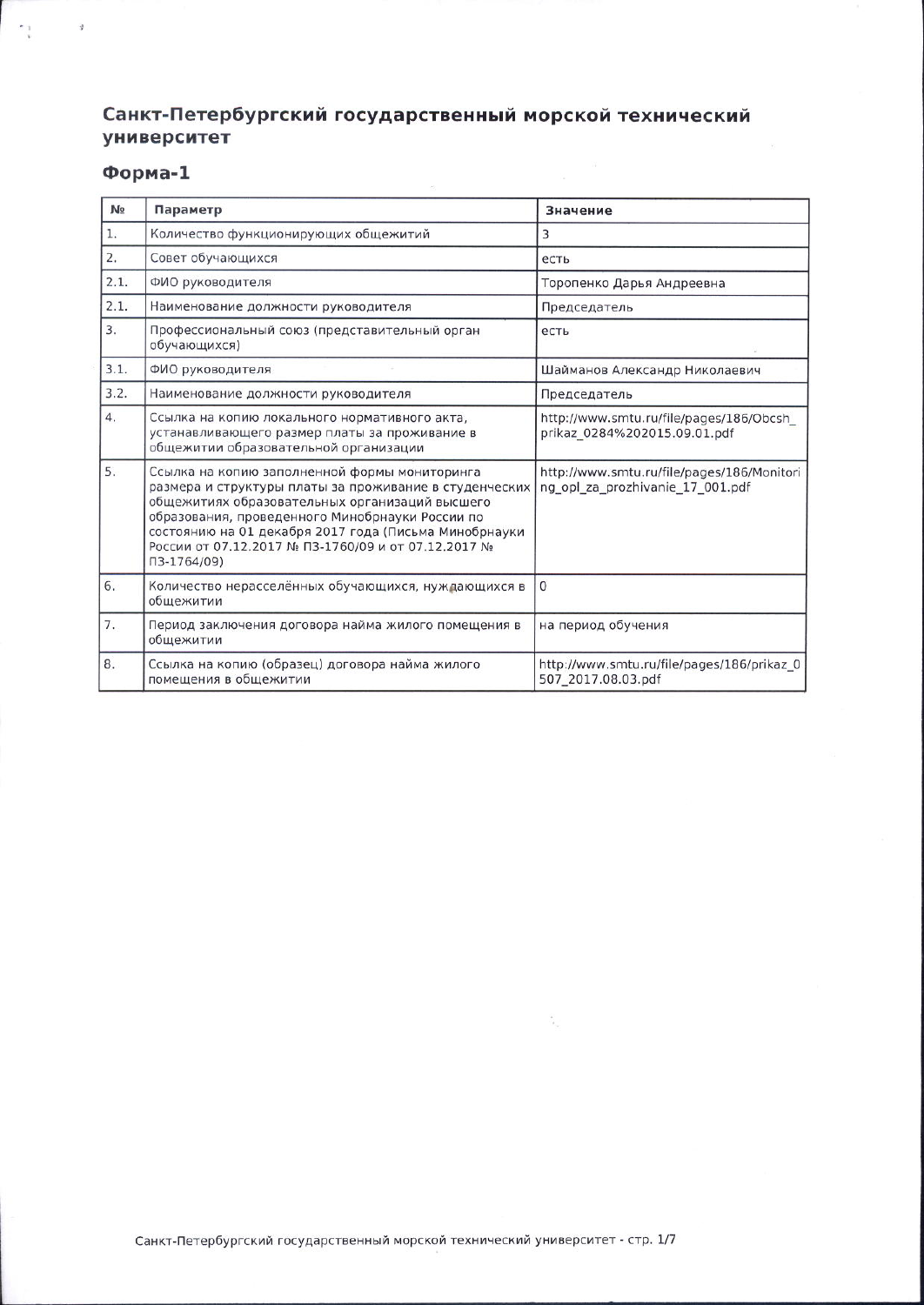## Форма-2

 $\gamma_{\rm c}=-\epsilon$ 

| 1.<br>Наименование общежития<br>общежитие № 1<br>2.<br>Местонахождение общежития (субъект Российской<br>г. Санкт-Петербург<br>Федерации)<br>3.<br>Полный адрес общежития<br>Петербург, пр. Стачек, д. 88, к. 2,<br>литера А<br>4.<br>Планировка жилых помещений в общежитии<br>коридорный<br>5.<br>Общая жилая площадь<br>8154,20 кв.м.<br>6.<br>Использование жилой площади общежития не для<br>да<br>проживания обучающихся<br>6.1.<br>Проживание лиц, не являющихся обучающимися<br>320,00 кв.м.<br>6.2.<br>Сдача в аренду<br>0,00 кв.м.<br>6.3.<br>Иное использование<br>0,00 кв.м.<br>7.<br>Общее количество нанимателей, являющихся обучающимися<br>7.1.<br>Количество обучающихся за счет средств федерального<br>643 чел.<br>бюджета по очной форме обучения чел.<br>7.2.<br>Количество обучающихся с полным возмещением затрат<br>17 чел.<br>на свое обучениепо очной форме обучения чел.<br>8.<br>Количество иных нанимателей<br>8.1.<br>Члены семей обучающихся чел.<br>0 чел.<br>8.2.<br>Работники чел.<br>24 чел.<br>8.3.<br>Члены семей работников чел.<br>0 чел.<br>8.4.<br>Обучающиеся в иных образовательных организациях чел.<br>49 чел.<br>8.5.<br>Иные лица чел.<br>0 чел.<br>9.<br>Количество обучающихся по очной форме обучения, не<br>65 чел.<br>являющихся гражданами России, проживающих в<br>общежитии чел.<br>10.<br>Количество обучающихся, указанных в ч.5 ст.36<br>7 чел.<br>Федерального закона от 29.12.2012 № 273-ФЗ «Об<br>образовании в Российской Федерации», проживающих в<br>общежитии чел.<br>11.<br>Размер платы за общежитие для обучающихся за счет средств федерального бюджета<br>11.1.<br>Всего (без дополнительных услуг)<br>750,00 py6.<br>11.2.<br>Плата за пользование жилым помещением | N <sub>2</sub> | Параметр | Значение                                |  |
|-------------------------------------------------------------------------------------------------------------------------------------------------------------------------------------------------------------------------------------------------------------------------------------------------------------------------------------------------------------------------------------------------------------------------------------------------------------------------------------------------------------------------------------------------------------------------------------------------------------------------------------------------------------------------------------------------------------------------------------------------------------------------------------------------------------------------------------------------------------------------------------------------------------------------------------------------------------------------------------------------------------------------------------------------------------------------------------------------------------------------------------------------------------------------------------------------------------------------------------------------------------------------------------------------------------------------------------------------------------------------------------------------------------------------------------------------------------------------------------------------------------------------------------------------------------------------------------------------------------------------------------------------------------------------------------------------------------------------------------------|----------------|----------|-----------------------------------------|--|
|                                                                                                                                                                                                                                                                                                                                                                                                                                                                                                                                                                                                                                                                                                                                                                                                                                                                                                                                                                                                                                                                                                                                                                                                                                                                                                                                                                                                                                                                                                                                                                                                                                                                                                                                           |                |          |                                         |  |
|                                                                                                                                                                                                                                                                                                                                                                                                                                                                                                                                                                                                                                                                                                                                                                                                                                                                                                                                                                                                                                                                                                                                                                                                                                                                                                                                                                                                                                                                                                                                                                                                                                                                                                                                           |                |          |                                         |  |
|                                                                                                                                                                                                                                                                                                                                                                                                                                                                                                                                                                                                                                                                                                                                                                                                                                                                                                                                                                                                                                                                                                                                                                                                                                                                                                                                                                                                                                                                                                                                                                                                                                                                                                                                           |                |          | Российская Федерация, 198196, г. Санкт- |  |
|                                                                                                                                                                                                                                                                                                                                                                                                                                                                                                                                                                                                                                                                                                                                                                                                                                                                                                                                                                                                                                                                                                                                                                                                                                                                                                                                                                                                                                                                                                                                                                                                                                                                                                                                           |                |          |                                         |  |
|                                                                                                                                                                                                                                                                                                                                                                                                                                                                                                                                                                                                                                                                                                                                                                                                                                                                                                                                                                                                                                                                                                                                                                                                                                                                                                                                                                                                                                                                                                                                                                                                                                                                                                                                           |                |          |                                         |  |
|                                                                                                                                                                                                                                                                                                                                                                                                                                                                                                                                                                                                                                                                                                                                                                                                                                                                                                                                                                                                                                                                                                                                                                                                                                                                                                                                                                                                                                                                                                                                                                                                                                                                                                                                           |                |          |                                         |  |
|                                                                                                                                                                                                                                                                                                                                                                                                                                                                                                                                                                                                                                                                                                                                                                                                                                                                                                                                                                                                                                                                                                                                                                                                                                                                                                                                                                                                                                                                                                                                                                                                                                                                                                                                           |                |          |                                         |  |
|                                                                                                                                                                                                                                                                                                                                                                                                                                                                                                                                                                                                                                                                                                                                                                                                                                                                                                                                                                                                                                                                                                                                                                                                                                                                                                                                                                                                                                                                                                                                                                                                                                                                                                                                           |                |          |                                         |  |
|                                                                                                                                                                                                                                                                                                                                                                                                                                                                                                                                                                                                                                                                                                                                                                                                                                                                                                                                                                                                                                                                                                                                                                                                                                                                                                                                                                                                                                                                                                                                                                                                                                                                                                                                           |                |          |                                         |  |
|                                                                                                                                                                                                                                                                                                                                                                                                                                                                                                                                                                                                                                                                                                                                                                                                                                                                                                                                                                                                                                                                                                                                                                                                                                                                                                                                                                                                                                                                                                                                                                                                                                                                                                                                           |                |          |                                         |  |
|                                                                                                                                                                                                                                                                                                                                                                                                                                                                                                                                                                                                                                                                                                                                                                                                                                                                                                                                                                                                                                                                                                                                                                                                                                                                                                                                                                                                                                                                                                                                                                                                                                                                                                                                           |                |          |                                         |  |
|                                                                                                                                                                                                                                                                                                                                                                                                                                                                                                                                                                                                                                                                                                                                                                                                                                                                                                                                                                                                                                                                                                                                                                                                                                                                                                                                                                                                                                                                                                                                                                                                                                                                                                                                           |                |          |                                         |  |
|                                                                                                                                                                                                                                                                                                                                                                                                                                                                                                                                                                                                                                                                                                                                                                                                                                                                                                                                                                                                                                                                                                                                                                                                                                                                                                                                                                                                                                                                                                                                                                                                                                                                                                                                           |                |          |                                         |  |
|                                                                                                                                                                                                                                                                                                                                                                                                                                                                                                                                                                                                                                                                                                                                                                                                                                                                                                                                                                                                                                                                                                                                                                                                                                                                                                                                                                                                                                                                                                                                                                                                                                                                                                                                           |                |          |                                         |  |
|                                                                                                                                                                                                                                                                                                                                                                                                                                                                                                                                                                                                                                                                                                                                                                                                                                                                                                                                                                                                                                                                                                                                                                                                                                                                                                                                                                                                                                                                                                                                                                                                                                                                                                                                           |                |          |                                         |  |
|                                                                                                                                                                                                                                                                                                                                                                                                                                                                                                                                                                                                                                                                                                                                                                                                                                                                                                                                                                                                                                                                                                                                                                                                                                                                                                                                                                                                                                                                                                                                                                                                                                                                                                                                           |                |          |                                         |  |
|                                                                                                                                                                                                                                                                                                                                                                                                                                                                                                                                                                                                                                                                                                                                                                                                                                                                                                                                                                                                                                                                                                                                                                                                                                                                                                                                                                                                                                                                                                                                                                                                                                                                                                                                           |                |          |                                         |  |
|                                                                                                                                                                                                                                                                                                                                                                                                                                                                                                                                                                                                                                                                                                                                                                                                                                                                                                                                                                                                                                                                                                                                                                                                                                                                                                                                                                                                                                                                                                                                                                                                                                                                                                                                           |                |          |                                         |  |
|                                                                                                                                                                                                                                                                                                                                                                                                                                                                                                                                                                                                                                                                                                                                                                                                                                                                                                                                                                                                                                                                                                                                                                                                                                                                                                                                                                                                                                                                                                                                                                                                                                                                                                                                           |                |          |                                         |  |
|                                                                                                                                                                                                                                                                                                                                                                                                                                                                                                                                                                                                                                                                                                                                                                                                                                                                                                                                                                                                                                                                                                                                                                                                                                                                                                                                                                                                                                                                                                                                                                                                                                                                                                                                           |                |          |                                         |  |
|                                                                                                                                                                                                                                                                                                                                                                                                                                                                                                                                                                                                                                                                                                                                                                                                                                                                                                                                                                                                                                                                                                                                                                                                                                                                                                                                                                                                                                                                                                                                                                                                                                                                                                                                           |                |          |                                         |  |
|                                                                                                                                                                                                                                                                                                                                                                                                                                                                                                                                                                                                                                                                                                                                                                                                                                                                                                                                                                                                                                                                                                                                                                                                                                                                                                                                                                                                                                                                                                                                                                                                                                                                                                                                           |                |          |                                         |  |
|                                                                                                                                                                                                                                                                                                                                                                                                                                                                                                                                                                                                                                                                                                                                                                                                                                                                                                                                                                                                                                                                                                                                                                                                                                                                                                                                                                                                                                                                                                                                                                                                                                                                                                                                           |                |          | 7,11 руб.                               |  |
| 11.3.<br>Плата за коммунальные услуги<br>742,89 руб.                                                                                                                                                                                                                                                                                                                                                                                                                                                                                                                                                                                                                                                                                                                                                                                                                                                                                                                                                                                                                                                                                                                                                                                                                                                                                                                                                                                                                                                                                                                                                                                                                                                                                      |                |          |                                         |  |
| 12.<br>Размер платы за общежитие для обучающихся с полным возмещением затрат на свое обучение                                                                                                                                                                                                                                                                                                                                                                                                                                                                                                                                                                                                                                                                                                                                                                                                                                                                                                                                                                                                                                                                                                                                                                                                                                                                                                                                                                                                                                                                                                                                                                                                                                             |                |          |                                         |  |
| 12.1.<br>Всего (без дополнительных услуг)<br>1500,00 руб.                                                                                                                                                                                                                                                                                                                                                                                                                                                                                                                                                                                                                                                                                                                                                                                                                                                                                                                                                                                                                                                                                                                                                                                                                                                                                                                                                                                                                                                                                                                                                                                                                                                                                 |                |          |                                         |  |
| 12.2.<br>Плата за пользование жилым помещением<br>78,42 руб.                                                                                                                                                                                                                                                                                                                                                                                                                                                                                                                                                                                                                                                                                                                                                                                                                                                                                                                                                                                                                                                                                                                                                                                                                                                                                                                                                                                                                                                                                                                                                                                                                                                                              |                |          |                                         |  |
| 12.3.<br>Плата за коммунальные услуги<br>1421,58 py6.                                                                                                                                                                                                                                                                                                                                                                                                                                                                                                                                                                                                                                                                                                                                                                                                                                                                                                                                                                                                                                                                                                                                                                                                                                                                                                                                                                                                                                                                                                                                                                                                                                                                                     |                |          |                                         |  |
| 13.<br>В общежитии оказываются дополнительные услуги<br>нет                                                                                                                                                                                                                                                                                                                                                                                                                                                                                                                                                                                                                                                                                                                                                                                                                                                                                                                                                                                                                                                                                                                                                                                                                                                                                                                                                                                                                                                                                                                                                                                                                                                                               |                |          |                                         |  |
| 13.1.<br>Размер платы за дополнительные услуги<br>0,00 руб.                                                                                                                                                                                                                                                                                                                                                                                                                                                                                                                                                                                                                                                                                                                                                                                                                                                                                                                                                                                                                                                                                                                                                                                                                                                                                                                                                                                                                                                                                                                                                                                                                                                                               |                |          |                                         |  |
| 13.2.<br>Ссылка на копию локального нормативного акта,<br>устанавливающего стоимость дополнительных услуг в<br>общежитии                                                                                                                                                                                                                                                                                                                                                                                                                                                                                                                                                                                                                                                                                                                                                                                                                                                                                                                                                                                                                                                                                                                                                                                                                                                                                                                                                                                                                                                                                                                                                                                                                  |                |          |                                         |  |
| 14.<br>Обучающиеся иных образовательных организаций, проживающих в общежитии                                                                                                                                                                                                                                                                                                                                                                                                                                                                                                                                                                                                                                                                                                                                                                                                                                                                                                                                                                                                                                                                                                                                                                                                                                                                                                                                                                                                                                                                                                                                                                                                                                                              |                |          |                                         |  |
| 14.1.<br>Всего (включая дополнительные услуги)<br>3000.00 руб.                                                                                                                                                                                                                                                                                                                                                                                                                                                                                                                                                                                                                                                                                                                                                                                                                                                                                                                                                                                                                                                                                                                                                                                                                                                                                                                                                                                                                                                                                                                                                                                                                                                                            |                |          |                                         |  |
| 14.2.<br>Плата за пользование жилым помещением<br>1500.00 руб.                                                                                                                                                                                                                                                                                                                                                                                                                                                                                                                                                                                                                                                                                                                                                                                                                                                                                                                                                                                                                                                                                                                                                                                                                                                                                                                                                                                                                                                                                                                                                                                                                                                                            |                |          |                                         |  |